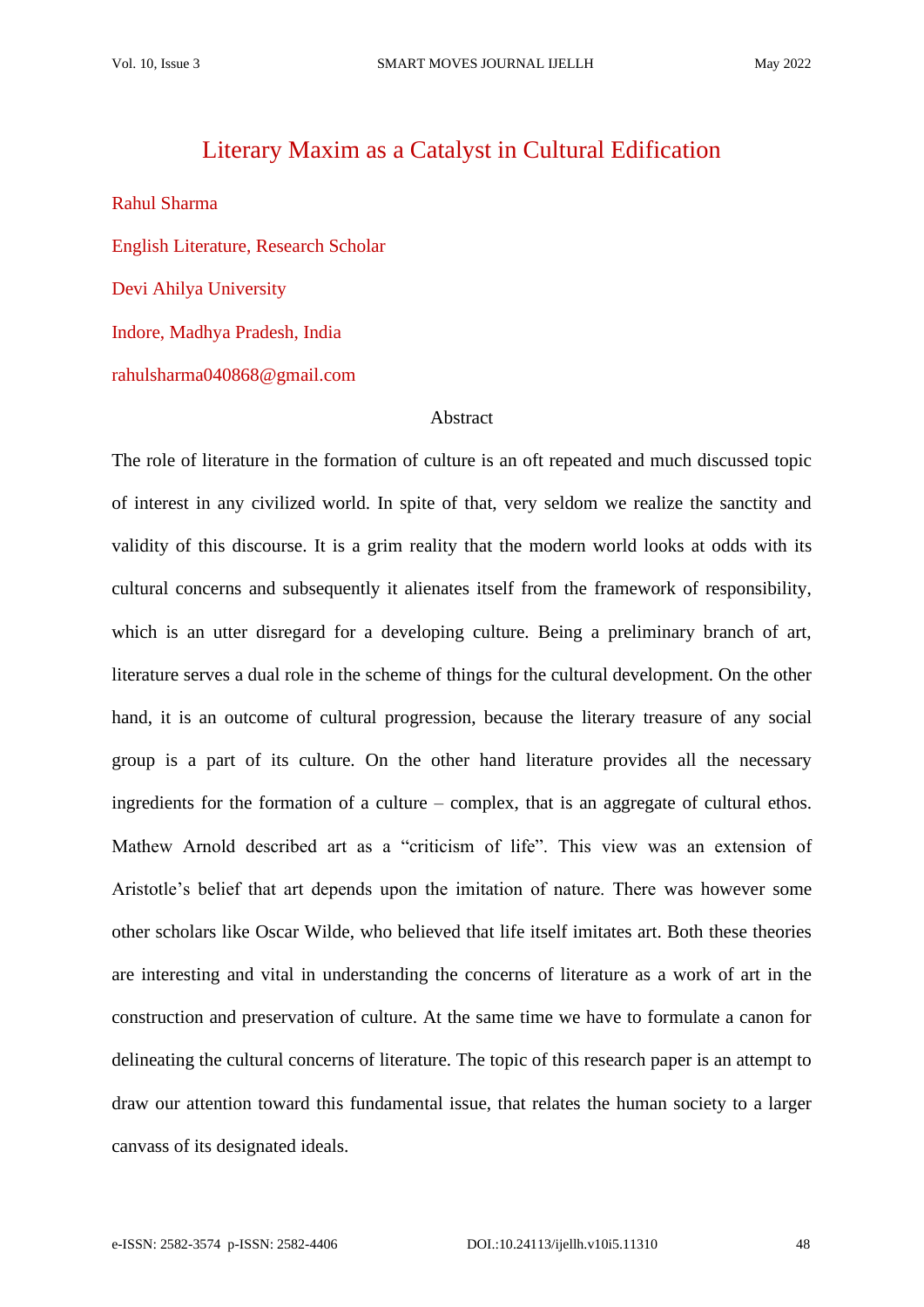An observant mind can easily discern and demarcate the subtle web of relationship between literature and culture. As a work of art literature constitutes the main fray of any cultural edifice as it provides the cardinal tenets of goodwill and social conduct for furtherance of a developing culture, at the same time getting influenced by this process. In other words one can say that the delicate balance of the relationship between literature and culture hinges upon this two way traffic. The grandiose work of literary stalwarts like Dickens, Tolstoy, Chekhov, Hardy, Shakespeare and others had enabled the human society to advance in the right direction by formulating a road-map for future generations. With the help of cross cultural undercurrents depicted in the masterpieces written by these well-known authors, we have been able to discern and understand the proper methodology of human behavior from immemorial. Since the wonderful representation of mankind with all its tumults and torrid currents was a testimony of a 'felt life'. The pathos, the trials and tribulations of literary characters have made us realize the worth of life and its gradual march in the direction of civilized world. It is not an unrealized fact that the cumulative effect of all the literary geniuses and their work has given us a necessary framework of ideas for the building up of cultural milieu. The sad reality though is that more often than not, the role of literature in the formation of the civil society is not only neglected but sometimes even left in oblivion. Humanity is indebted to its cultural precedents, of which literature is a constituent part. At the same time literature cannot obliterate its larger role as a catalyst in the edification of cultural constructs. The cultural concerns of literature are varied and diversified, but the primary concern of any work of art resides in its capability to boast or bolster the normative features of its surrounding reality.

Keywords: Literary maxim, Cultural criticism, Philistinism, Culture studies, Cultural imperialism, Negritude, Black feminism, Eco feminism, Cultural consciousness, Catalyst, Edification.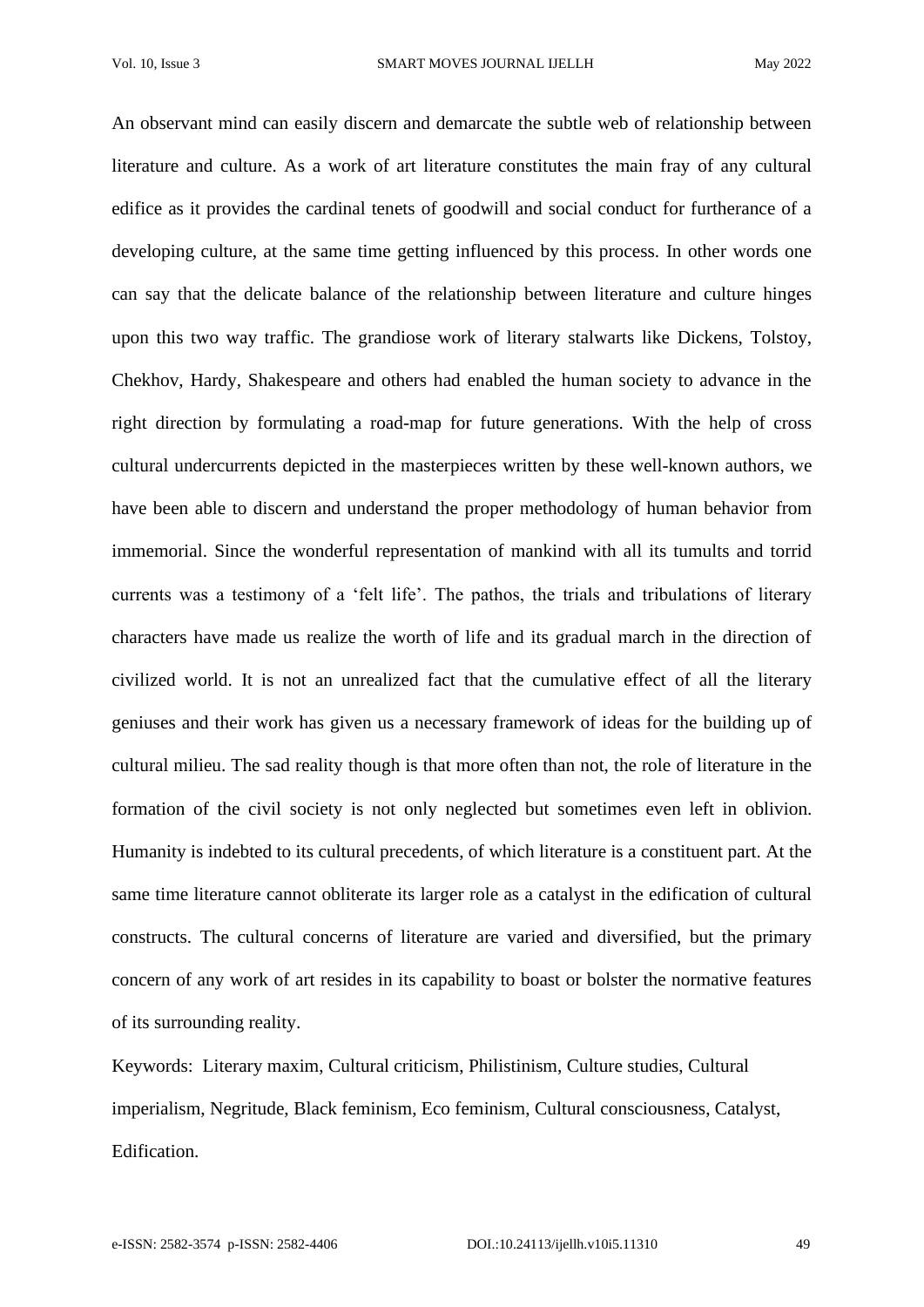Without any iota of doubt, it can be said with perfect vitality and poise that literature of any society lays down one of the most important foundation stone of its cultural edifice. The national character is built upon the basis of cultural constituents, of which literature forms a pivotal part. If we look at the history of English literature, the significance of its influence upon the formation of British culture is quite evident. The Anglo-Saxon and subsequent Norman invasion of England resulted in the dynamic flux of events in the English society at large. Almost all the prevalent ideals and customs of British culture were then transformed according to the gradual development of English language. This could be possible point of departure at the outset for a discourse based upon the cultural concerns of literature, since this mega event of history is a testimony of the grand role that literature plays in the making of a nation and its culture. Art and culture are not only interdependent, but are invariably tried to each other with such delicate thread that the loss or decay of one element invariably results in the deformation of the other. Literature is a part of artistic enterprise, works as an unseen yet prominent background for the sustenance of a developing culture. A literary maxim is something that decides and directs the due course of a culture in a right way. We are not using a term in an aphoristic manner but as a leitmotif of driving force for the development and furtherance of cultural progress. In absence of which, a developing culture might remain grooved as a monolith, rather than taking shape in a diversified and intellectually nourished society. *Dictionary of Literary Terms and Literary Theory* describes a maxim in following words:

 *A proposition, often barely distinguishable from an aphorism and closely related to a pithy succinct statement which contains a precept or general truth about human nature and human conduct.*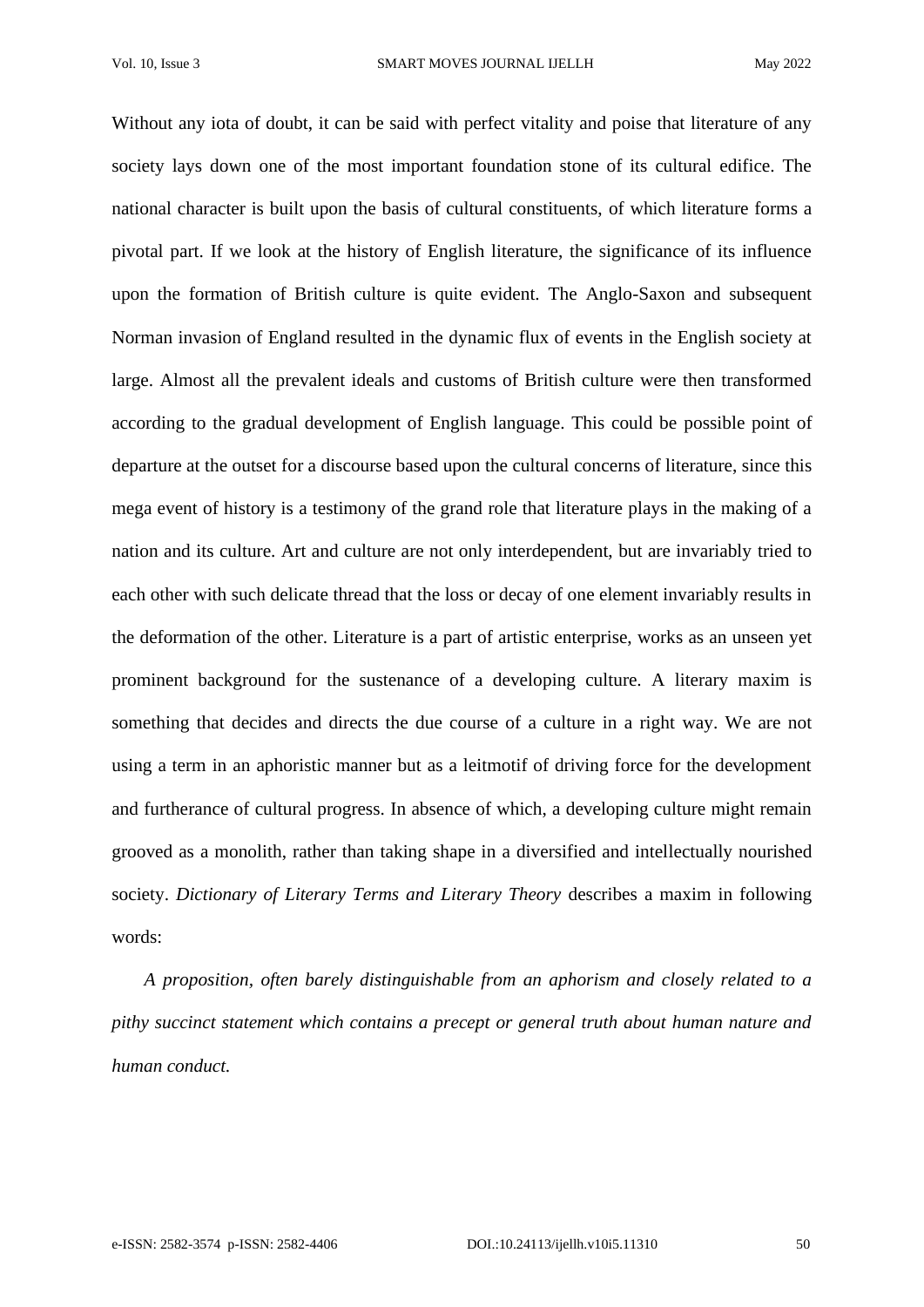This definition could be enlarged for the purpose off setting up an agenda for discourse on culture and its inseparable relationship with art and literature. Instead of applying this term in a literal way, one can us eit figuratively to denote the crux of this discourse for the purpose of evaluating and describing the subject matter. A literary maxim is something, that is coined and promulgated by various authors at various places and in different times with multiple vigor for the purpose of establishing a civilized world. This could in other words b described as 'the voice of an age' or 'the voice of a race' or entire mankind reflected and super scribed in its literature. For example a well-known event happened in post war Europe. When some of the prominent writers like Jacques Barzun, W.H.Auden and Lionel Trilling joined their hands together to form the editorial board of the Reader Subscription Book Club. With this venture a unique blend of art and culture was floated and promoted in th Western society. These three authors and well known critics formulated a quintessential road map for the cultural concerns of British and American literature. Jacques writes about this event with pride and demeanor in these words:

 *What emerges from this sketch of our inclinations is the principle of what Trilling was the first to call "cultural criticism", that is, criticism inspired by whatever is relevant to the work. Its genesis, form and meaning have roots in the culture where it appears, ad it is also unique through its authors own uniqueness. To us, none of this was new. We were cultural is inclusiveness. And here Mathew Arnold properly enters again. It was he who said "The man of culture is the true apostles of equality. They have a passion for diffusing, for making prevail, for carrying from one end of society to the other, the best ideas of their time".*

The Mid Century club established by Auden, Jacques and Trilling was disbanded in 1963, but its legacy proved out to be a turning point in the modern history of cultural criticism. After a long gap of indifference shown by authors in this regard, a new fillip was given to notion of culture in English literature. It was very monumental work of Mathew Arnold, whose book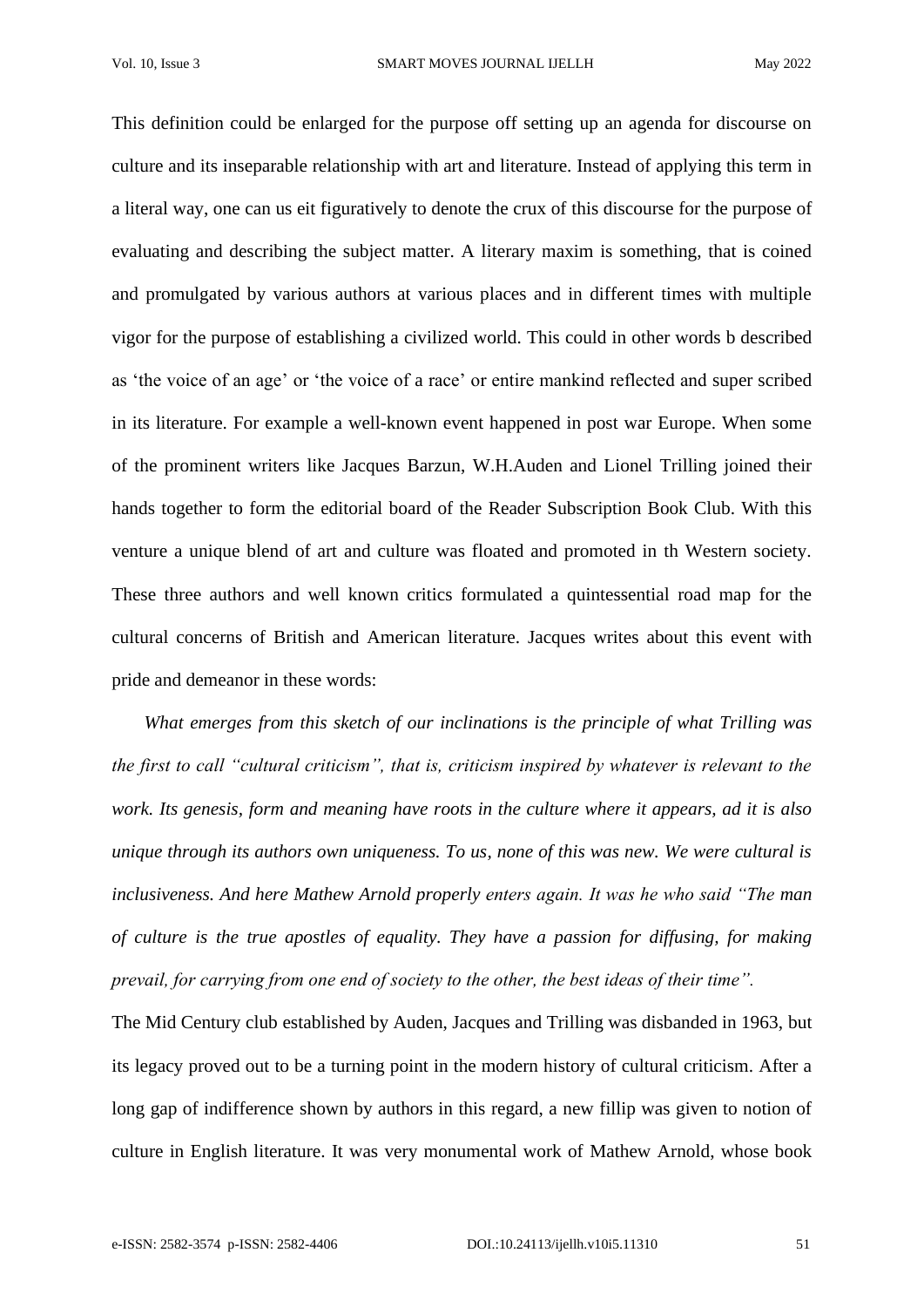Culture and Anarchy literally floated the idea of preparing a role model for cultural concerns of literature. He was the first writer and critic, who with the help of his well-known Touchstone method of criticism, not only laid down the foundation of contemporary literary criticism, but also proposed a canon, for bridging the gap between art and civilization. He suggested the need for a critic to propagate noble ideas in the society so that the ordinary man may rise above from his petty concerns, to which he gave the name Philistinism, and consequently contribute to the larger process of cultural edification. The cultural role of a literary critic was first formulated by Arnold as he emphasized upon the need of intellectual development of humanity. Man cannot remain lodged forever in the dire straits of his daily requirements; rather he should strive hard in the direction of his cultural improvement as well. For this purpose, literature might serve the role of a lighthouse or bacon by providing essential norms of good conduct before the society. This is what he termed as the Touchstone of literary criticism. World literature is replete with the examples of a cultural legacy, which took shape because of the intense concern shown by various authors to improve the life of individual and the society. Noted scholar William J.Long in his book titled *English Literature* mentions the ideas proposed by Mathew Arnold for the betterment of cultural ethos under the scrutiny of literature:

 *Culure and Anarchy contains most of the terms – culture, sweetness and light, Barbarian, Philistine, Hebraism and many others which are now associated with Arnold's work and influence. The term "Barbarian" refers to the aristocratic classes, whom Arnold thought to be essentially crude in soul. "Philistine" refers to the middle classes,- narrow minded and self-satisfied people, according to Arnold whom he satirizes with the idea opening their minds to new ideas. "Hebraism" is Arnold's term for moral education. Carlyle has emphasized the Hebraic or moral element in life, and Arnold undertook to preach the Hellenic or intellectual element, which welcomes new ideas and delights in the arts that*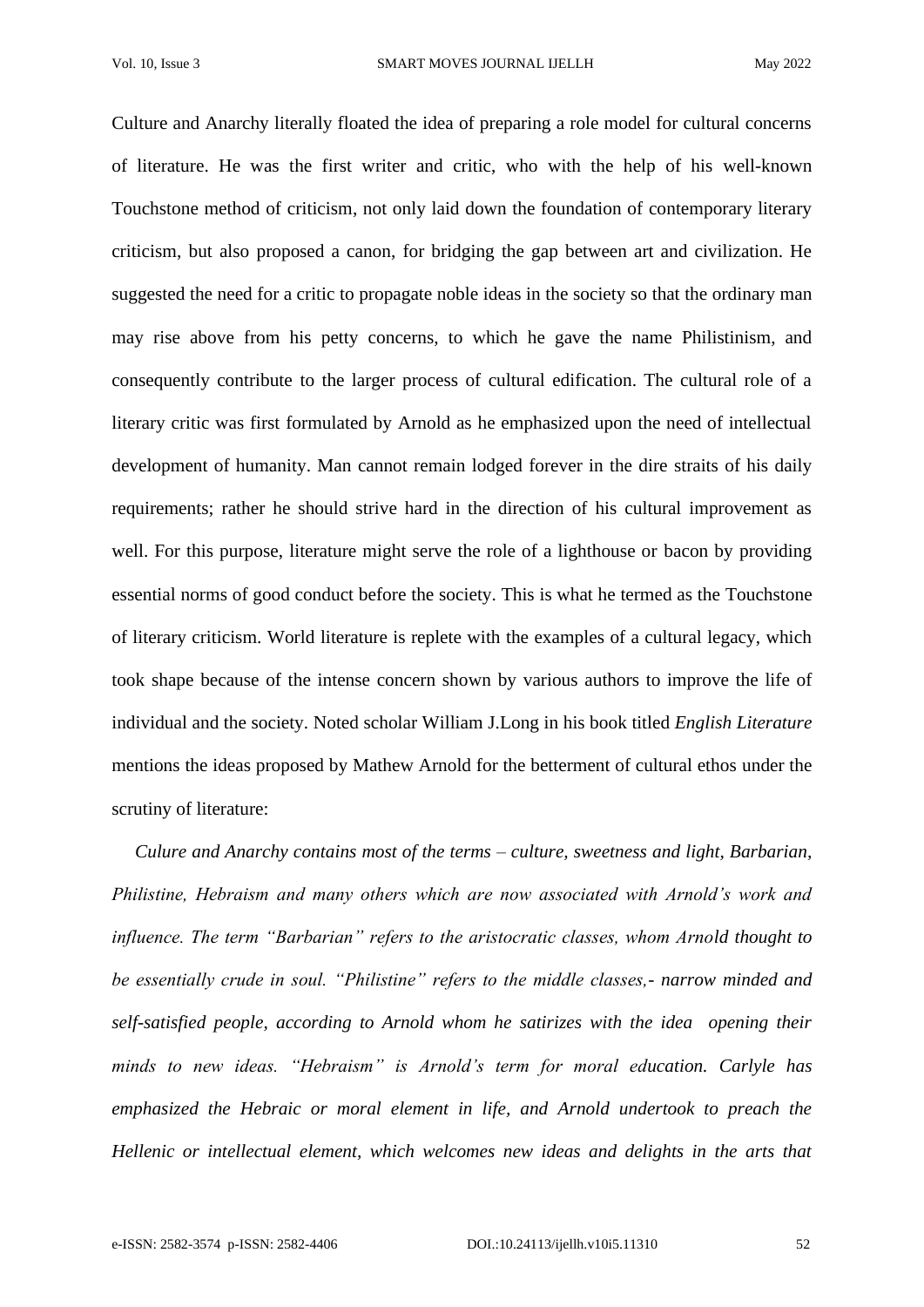*reflect the beauty of world. "The uppermost idea with Hellenism," he says "is to see things as they are; the uppermost ideas with Hebraism is conduct and obedience." With grat clearness, sometimes with great force, and always with a play of humor and raillery aimed at the "Philistines". Arnold pleads for both these elements in life which together aim at 'culture', that is at oral and intellectual perfection (550-51).*

T.S.Eliot also supported the views suggested by Mathew Arnold for the significance of literature in building up of a culture, although he otherwise differed from his method of literary criticism. In his well-known work Tradition and Individual Talent, Eliot defined the role of a critic to remain indifferent to personal choices or affiliations shown by an author but at the same time he supported the need of cultural edification under the framework of a long held tradition. Literature always contributes to the functioning of a cultural mass or system by earmarking its trends and traditional concerns. Focusing upon this reality, some new terms such as 'culture imperialism' and 'culture studies' have been promulgated in the domain of discourse during last few decades. Cultural imperialism is a term coined by Raymond Williams, who rejected the Marxist notion of Base/Structure model of culture suggesting the dominance of ideology over all the forms of art including literature. Instead of becoming a tool for some political objective, literature should remain loyal to its cultural code of conduct. The significance of which depends upon its unbiased, non-partisan , objective representation of truth. Culture studies are relatively a new phenomenon in the literary discourse. *Dictionary of Critical Theory* defines this term in these words:

 *A flourishing interdisciplinary mode of studying aspects of culture, usually defined as 'popular' culture, and cultural production in modern period. Originally pioneered mainly by Birmingham University's celebrated center for contemporary culture studies from 1964 onward and subsequently by the Open University, culture studies is now an internationally*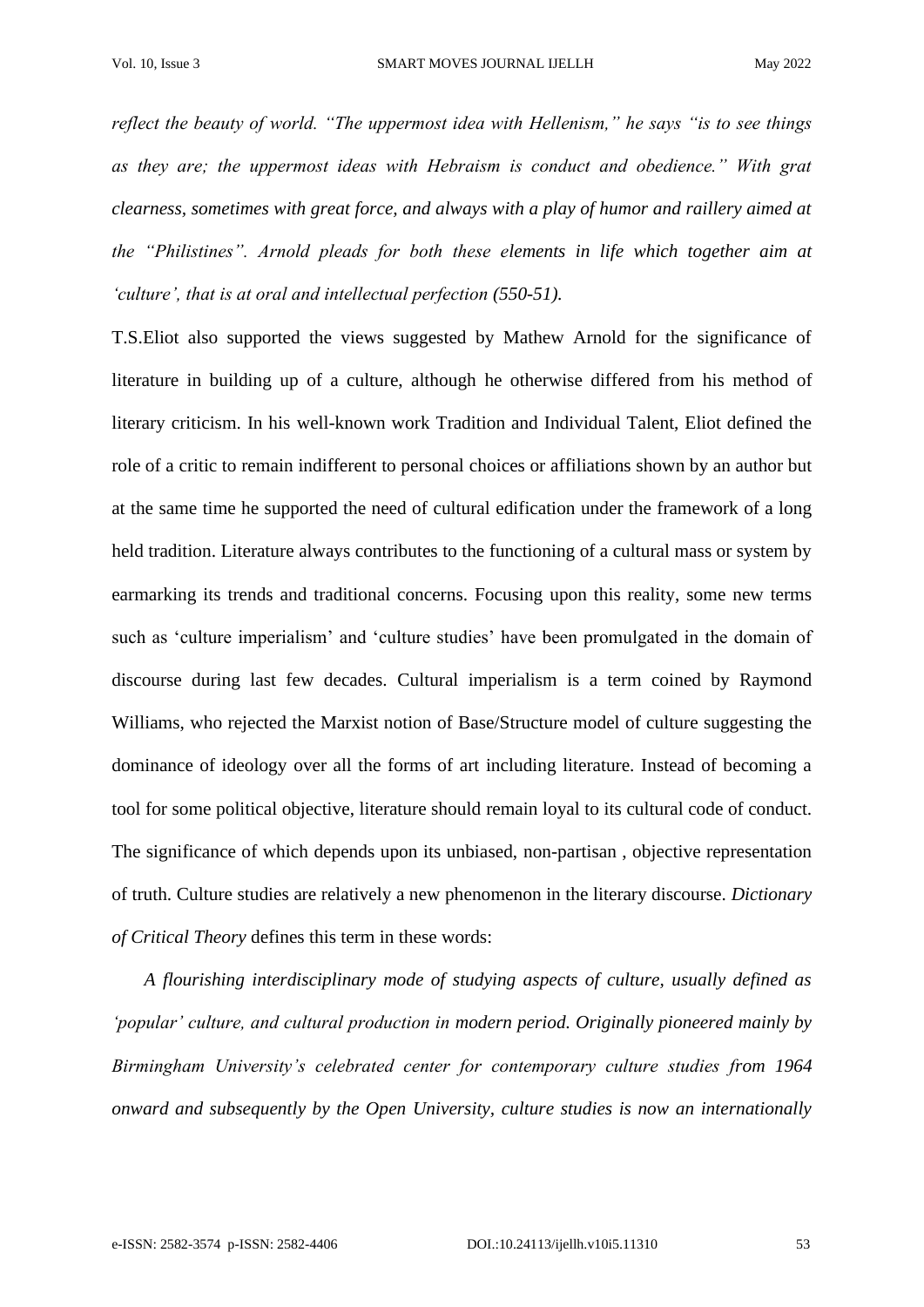*recognized discipline supported by a host of journals ranging from Culture Studies, Social Text and New Formations to the most recent Parallax (launched in 1995).*

It was Raymond Williams, who gave this dictum that "culture is ordinary". This means culture is constituted by ordinary man and not by the elite one. Therefore the primary concern for literature is to address to this ordinary man and to pose some literary ideals before him so that he can integrate himself with the growing flux of cultural formation. With the advent of mass media a new mass culture has also evolved and is trying to assert its presence through various means. One such example is the projection of the idea of negritude, which is used nowadays in the domain of critical discourse as a mean to convey the notion of racial identity in an emphatic manner. *Dictionary of Critical theory* defines this term in these words:

 *French noun, now current in English, designated the Francophone Afro-Carribbean cultural movement. The word was first used by Aime'Cesaire in his great prose poem Notebook of a Return to my Native Land. It encapsulates a defiant sense of identity.*

In post-colonial world, literature has played important role in establishing an authoritical voice for the subaltern societies. In the formation of durable and developed culture notions such as equality, justice and welfare cannot be neglected or overlooked since they are real cornerstones upon which the foundation of a great culture is laid down. Racial and gender equality, both are cardinal to the idea of a progressive culture. With the advent of modern feminism, literature has played constructive role in the edification of a civilized culture. New concepts such as Black Feminism, Eco Feminism, Post-colonial Feminism have evolved as discursive themes for the building for a just society. Without being subservient to any political ideology, literature can still pay a significant role in the growth of a culture. Firstly by bringing down the gap between the ordinary life and canonical life of literary enterprise. One of the most respected cultural critic of last century Walter Benjamin writes in his book of literary essays titled *Illuminations.*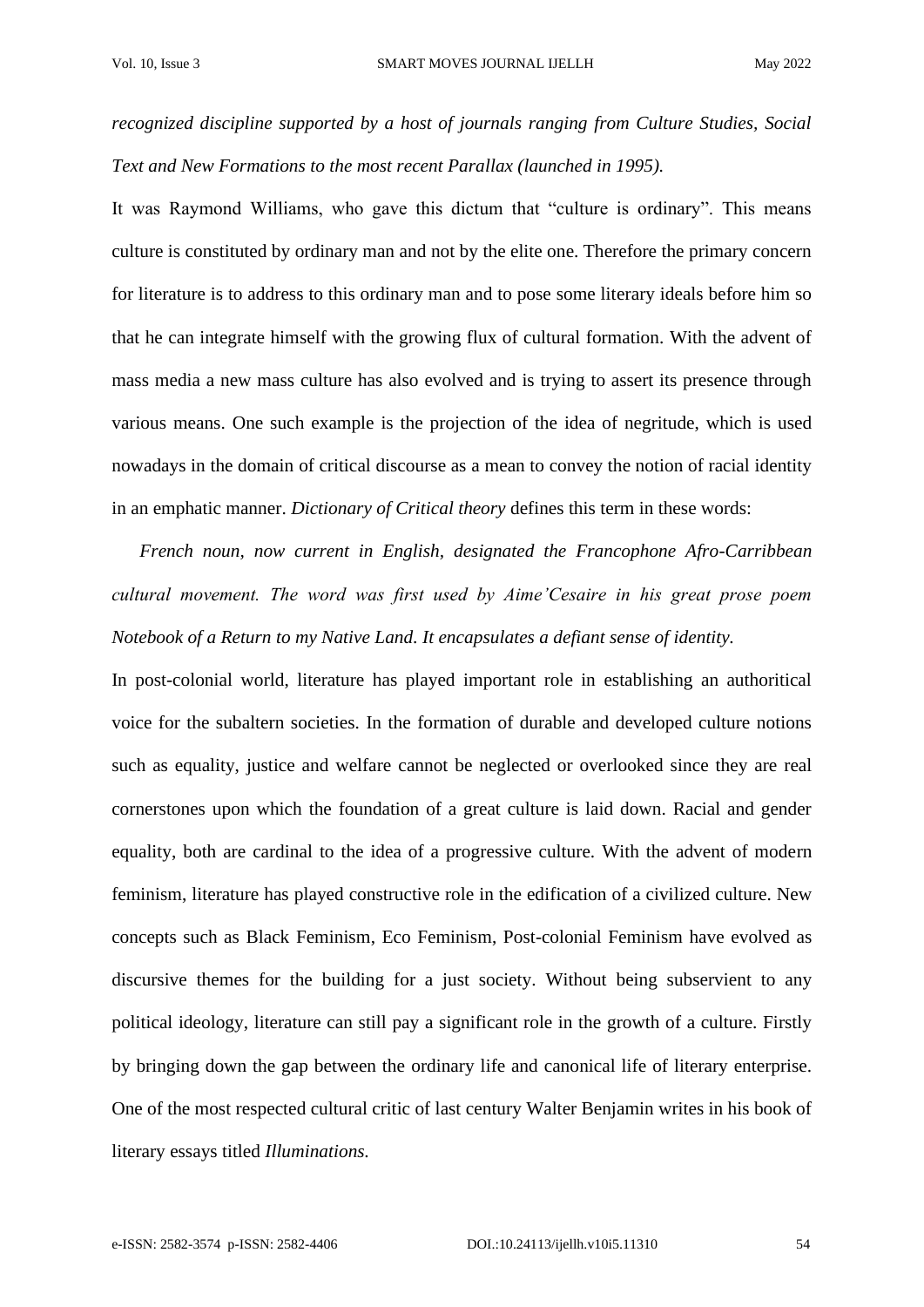*For centuries a small number of writers were confronted by many thousands of readers. This changed toward the end of the last century. With the increasing extension of the press, which kept placing new political, religious, scientific, professional and local organs before the readers, an increasing numbers of readers became writers- at first occasional ones. It began with the daily press opening to its reader's space for "letters to the editor". Thus, the distinction between the author and the public is about to lose its basic character. The difference becomes more functional; it may vary from case to case. At any moment the reader is ready to turn into a writer. In the Soviet Union work it is given a voice. To present it verbally is part of a man's ability to perform the work. Literary license is now founded on polytechnic rather than specialized training and thus becomes common property (231-32).*

It is obvious from the above excerpt that the need for a cultural upgrading of literature has been felt from time to time. This passage is quoted from the article titled 'The Work of Art in the Age of Mechanical Reproduction' written by Walter Benjamin purely for the purpose of evaluating the role of literature in a changing time. It became a topic of hot debate as it managed to raise some pertinent issues regarding the relationship between culture and literature. Another Laureate and well known French philosopher Michel Foucault addresses this subject matter much further in his famous work *Madness and Civilization* as he writes:

 *The madness in which the work of art is engulfed I the space of our enterprise. It is the endless path to fulfillment; it is our mixed apostle of vocation and exegesis. This is why it's makes little difference when the first voice of madness insinuated itself into Nietzsche's pride, into Van Gog's humility. There is no madness except as the final instants of the work of artthe work endlessly drives madness, where there is a work of madness, where there is a work of art, there is no madness; and yet the madness is contemporary with the work of art, since it inaugurates the time of its truth. The moment when, together, the work of art and madness*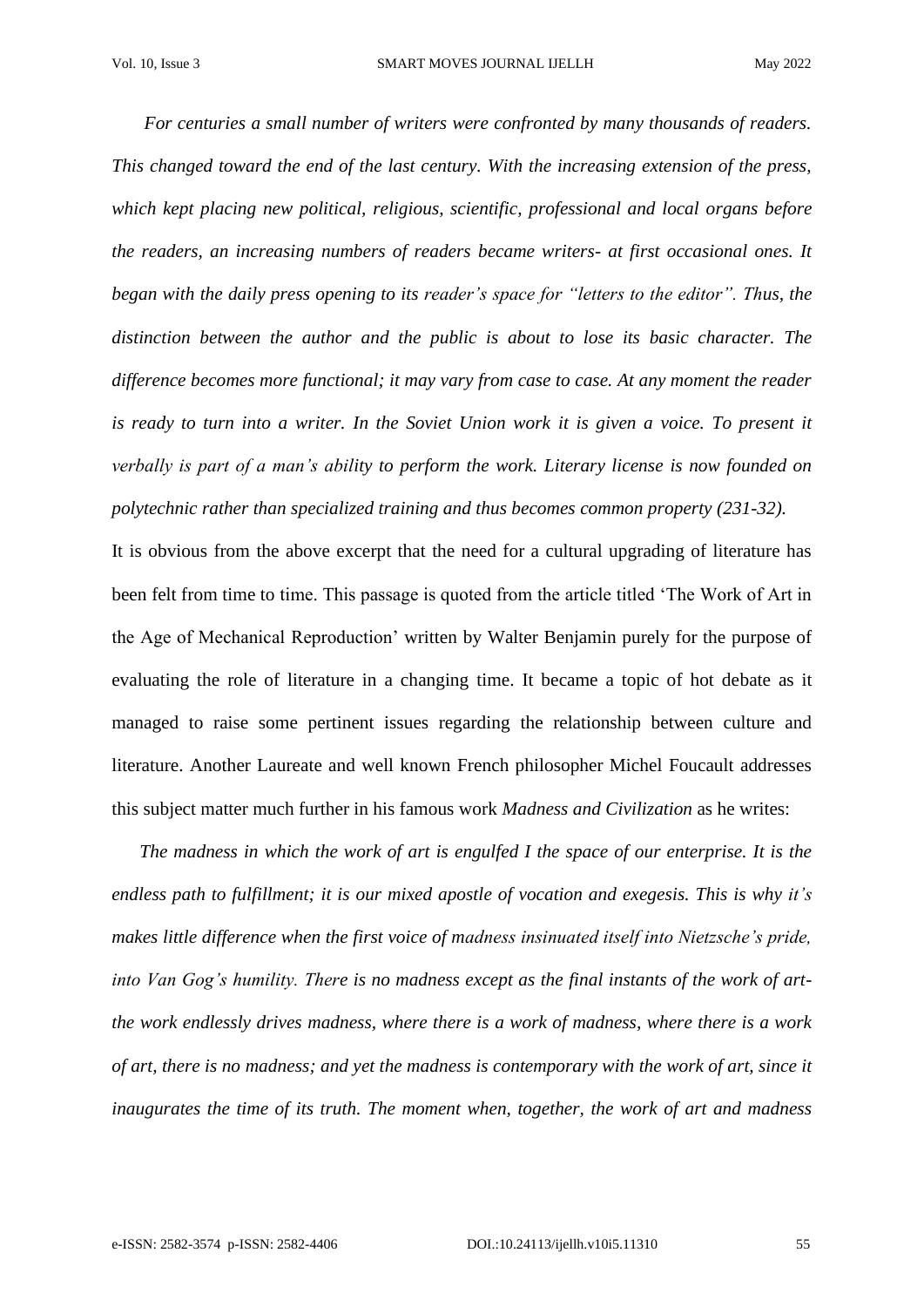*are born and fulfilled is the beginning of the time when the world finds itself arraigned by that work of art and responsible before it for what it is (274).*

The most controversial conclusion derived by the one of the foremost thinker of last century gives us an inkling of thought about how society normally responds to the call of art and literature. For sometimes it may turn about in the culmination of artistic endeavor or otherwise it might go in vain. One thing is clear, that it is the might of art and literature that always save the world from the looming threat of collective failure of cultural consciousness. For this mammoth task a reasonable ideal or literary maxim must be set forth as a catalyst before the society for the purpose of cultural edification.